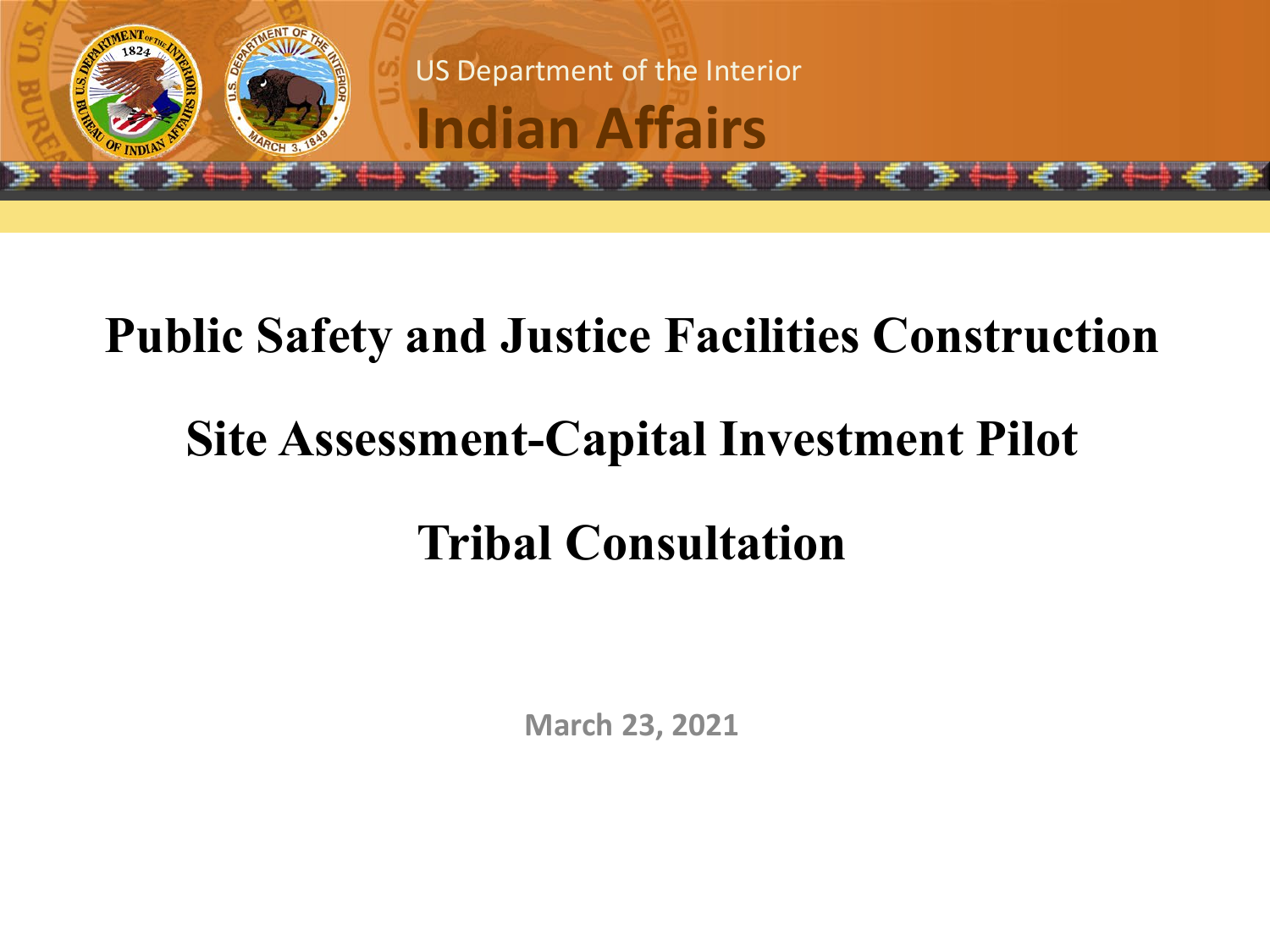

## **Presentation Overview**

- Introduction
- What is the Site Assessment Capital Investment (SA-CI)?
- Why SA-CI?
- Background on Education SA-CI Program

**The Community** 

- Components of SA-CI
- Possible PS & J Eligibility Criteria
- Looking Forward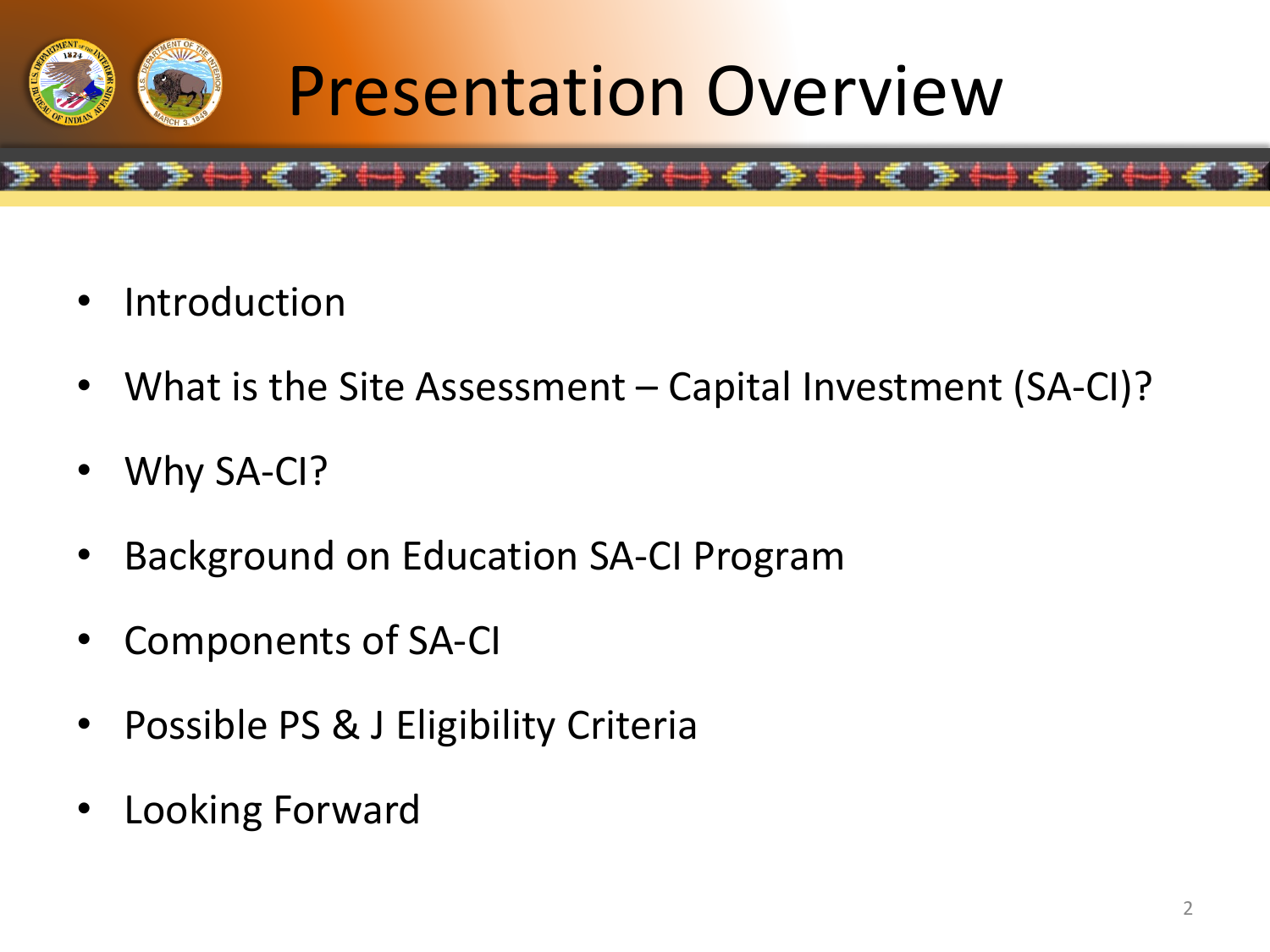

- IA would like a data driven process to prioritize public safety and justice facilities (PS&J) facilities.
- IA implemented a data driven prioritization approach to improving the condition of school facilities funded by the Bureau of Indian Education (BIE).
- IA is now considering adopting this approach for PS&J facilities.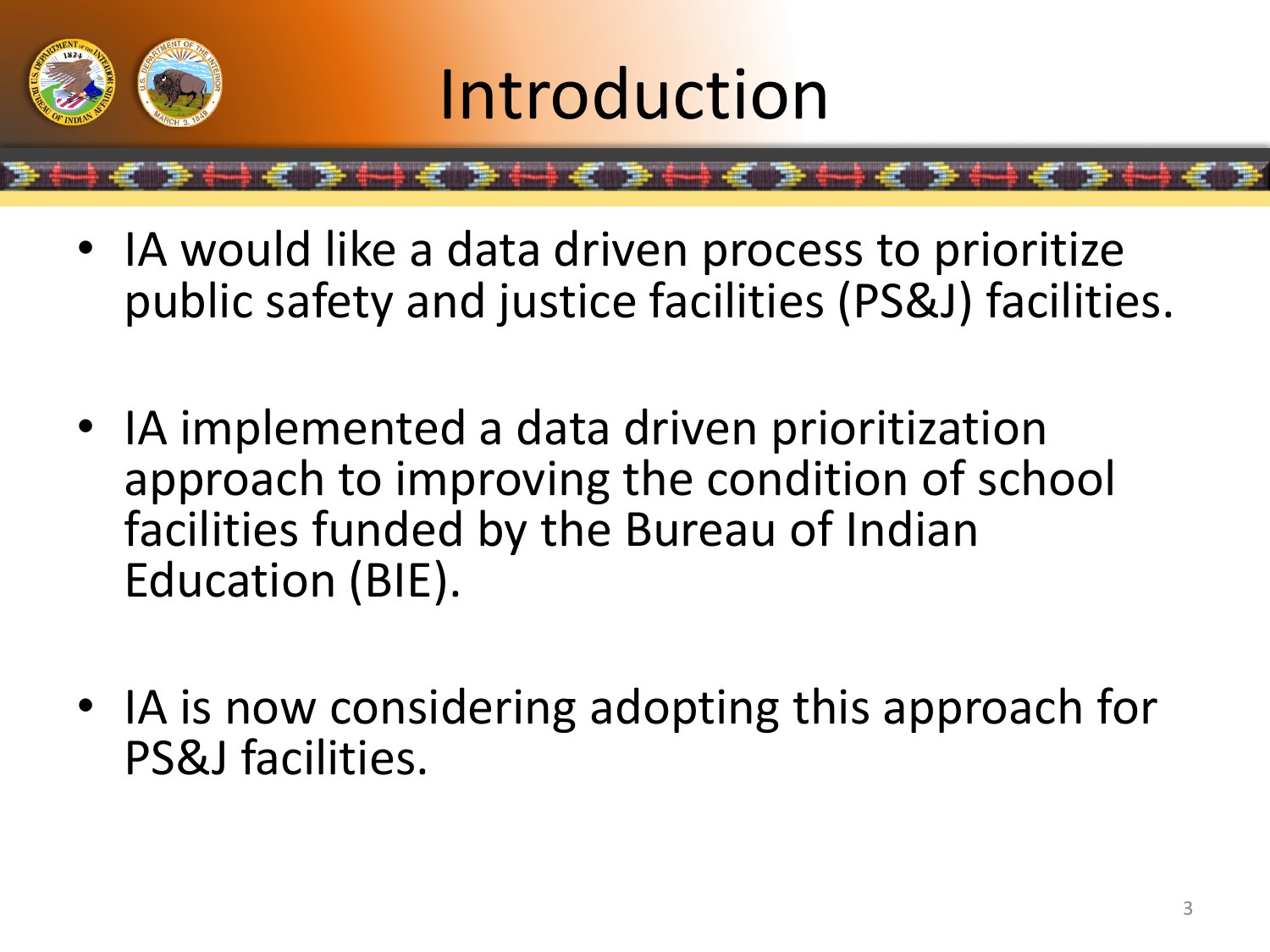

Congressional Appropriations for PS&J Facility Construction Replacement\*

- ARRA 2009/2010: Detention Ctr. Maint. & Repair: \$7.3M\*\*
- 2011 2017 Enacted:  $$0.00$
- 2018 Enacted: \$ 18,000,000
- 2019 Enacted: \$ 18,000,000
- 2020 Enacted: \$ 25,500,000
- 2021 Enacted: \$ 25,500,000

\*Excludes funding for Employee Housing, Facilities Improvement and Repair, Fire Safety Coordination, and Fire Protection

\*\*5 Major FI&R Projects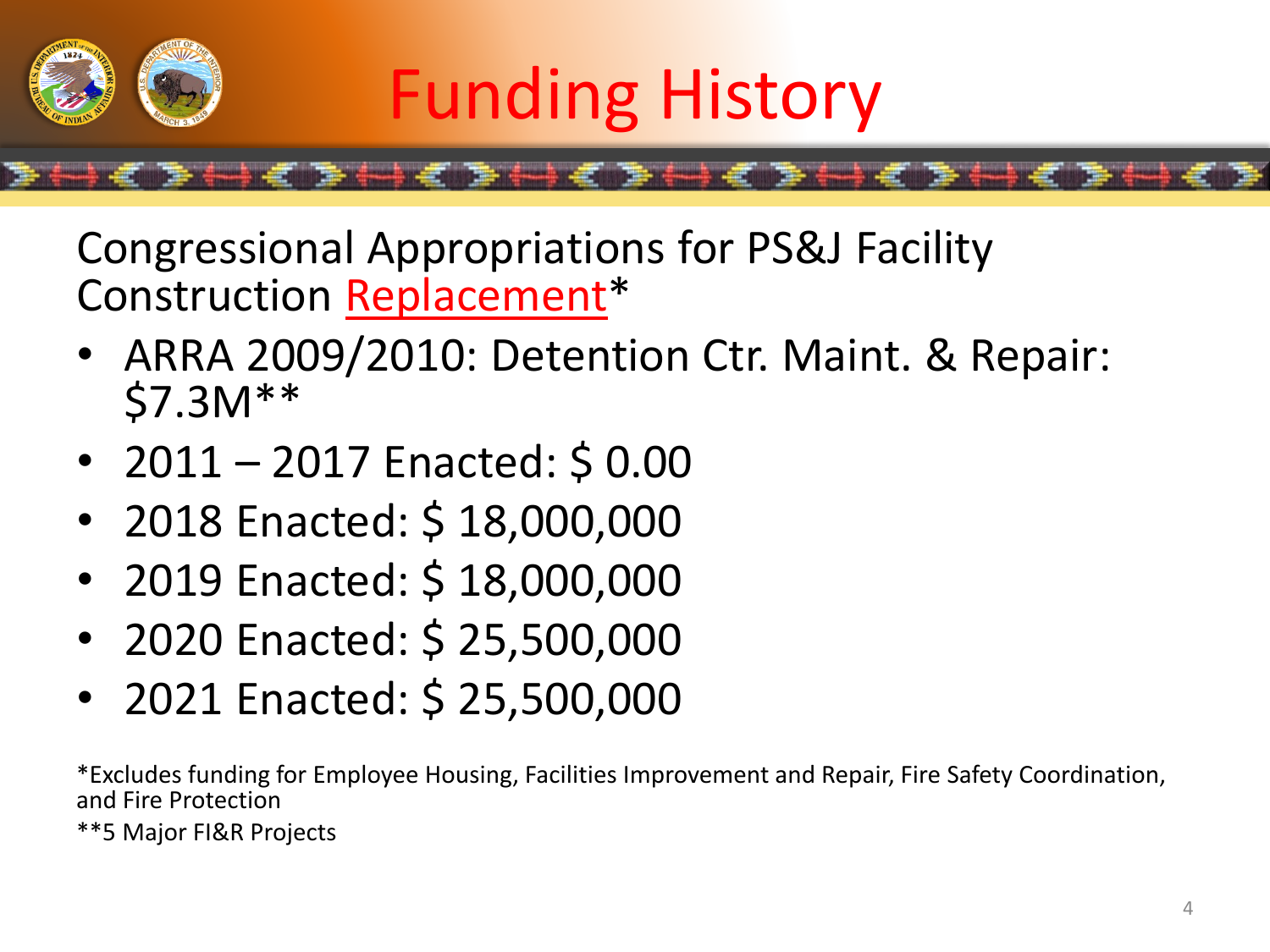

#### Hopi Detention AZ, in planning phase

- 60 bed facility,
- acquisition type FAR,
- award design-build contract in FY 21 Q2,
- expected completion date Feb 2023

#### Blackfeet Detention MT, in planning phase

- 45 bed facility,
- acquisition type is TBD,
- award design-build contract in FY 21 Q2,
- expected completion date Feb 2023

Project estimated costs will consume available funding.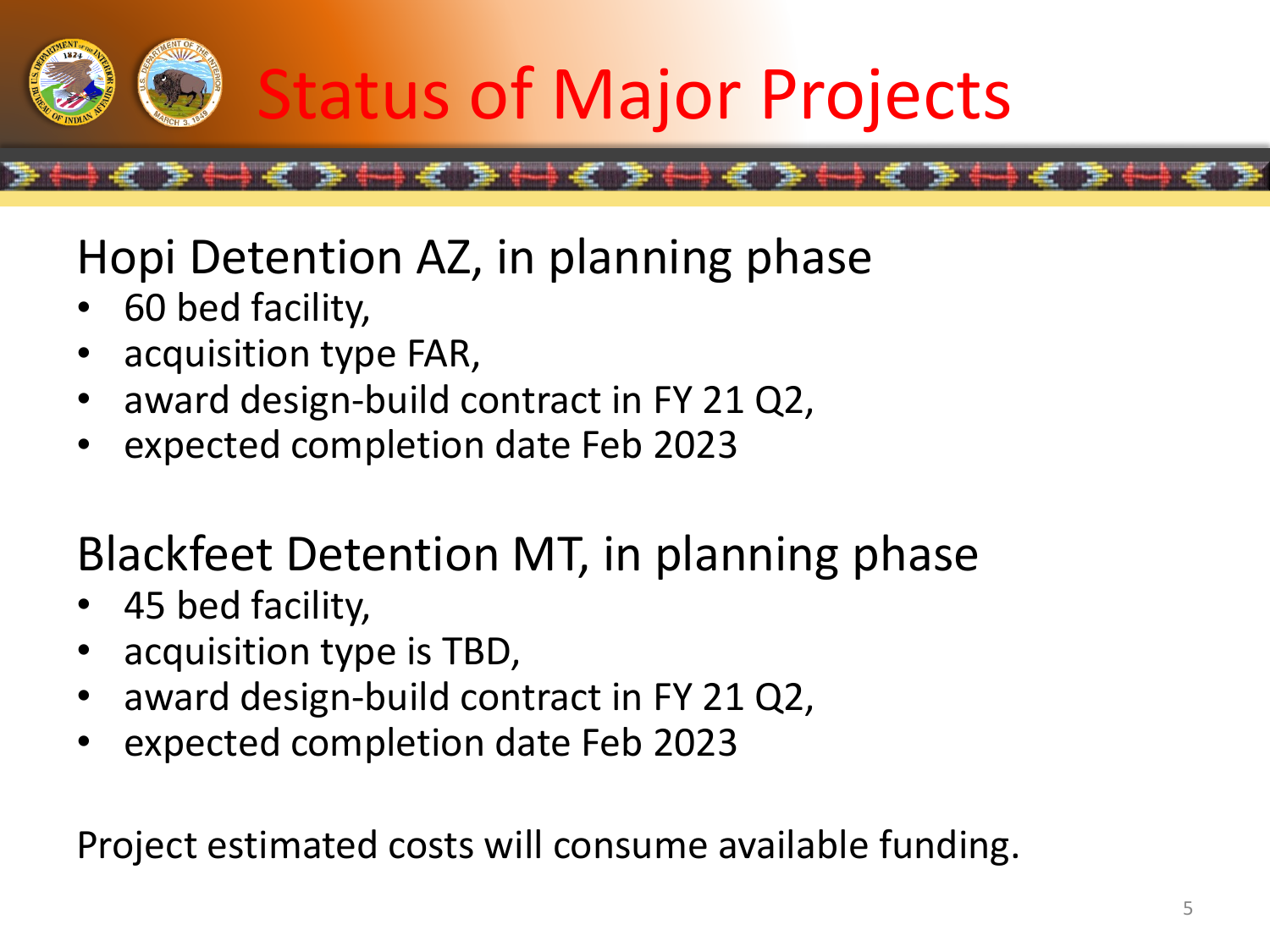

## Purpose

- Adopted approach would comprehensively assess conditions of all public safety and justice facilities and determine a holistic site-by-site solution to get all the facilities to a "good" status and keep them there.
- IA would use that comprehensive assessment to replace, renovate, and/or repair PS&J facilities.
- We would like your input on the eligibility criteria for these construction assessments.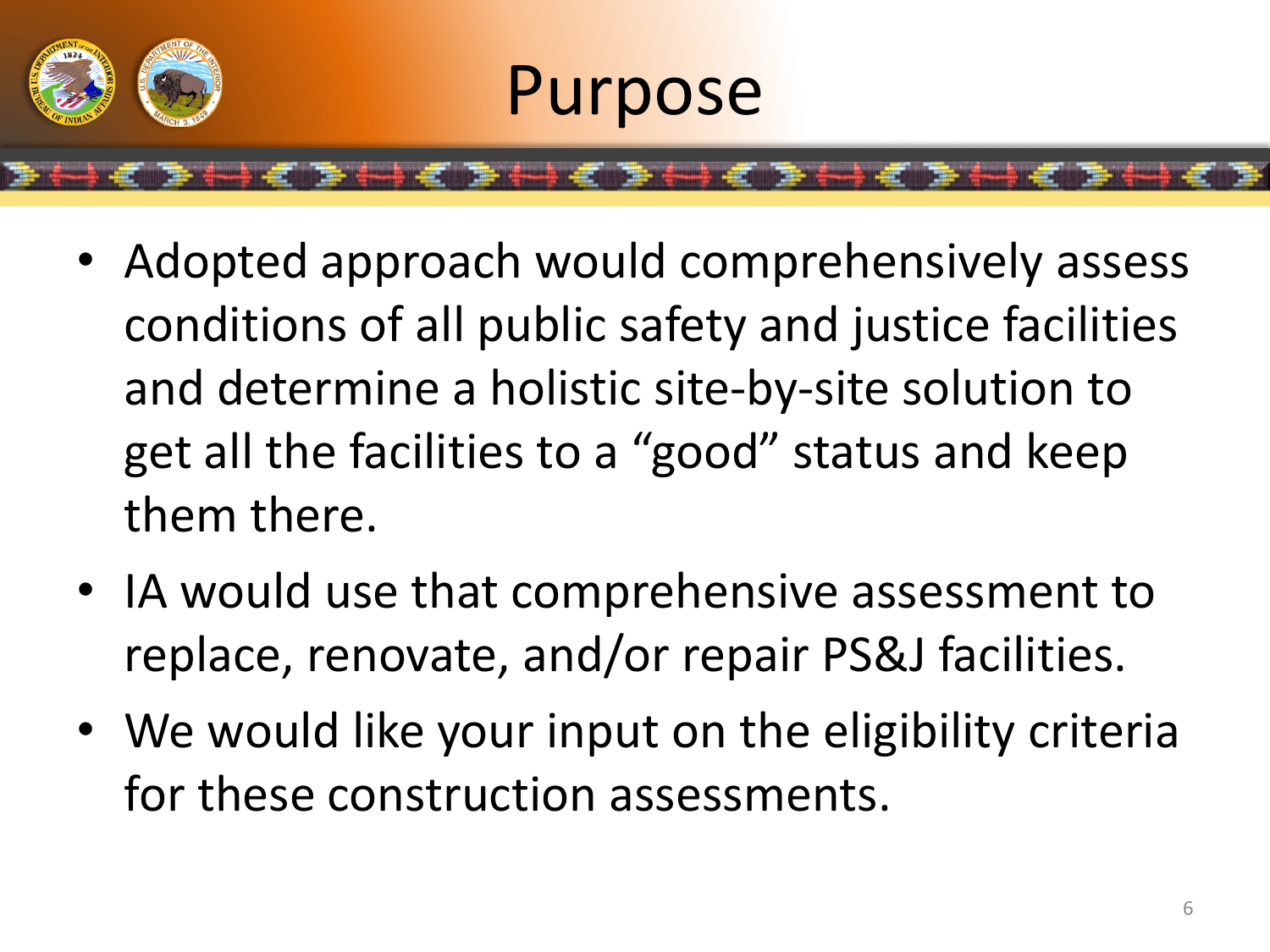

#### **Goal of Education SA-CI**

Implement a comprehensive approach to assessing the conditions of BIE-funded schools, develop a holistic site-by-site solution to provide a safe, secure, healthy, operationally modern, and long-lasting campus to support BIE's mission in providing quality education opportunities.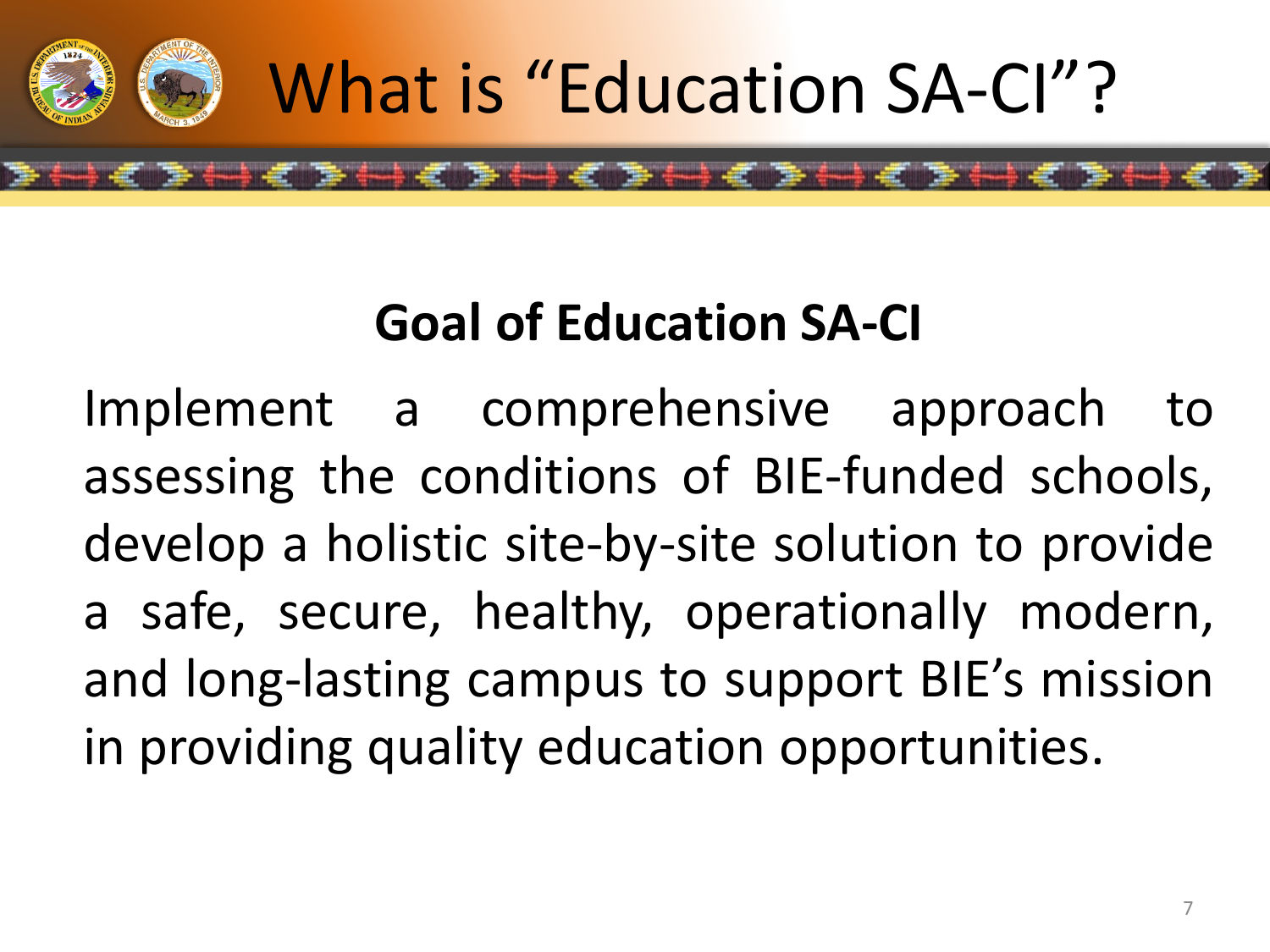

Addressed the 12/2011, Negotiated Rulemaking Committee final report, Broken Promises, Broken Schools: Report of the No Child Left Behind School Facilities and Construction Negotiated Rulemaking Committee (NCLB Report).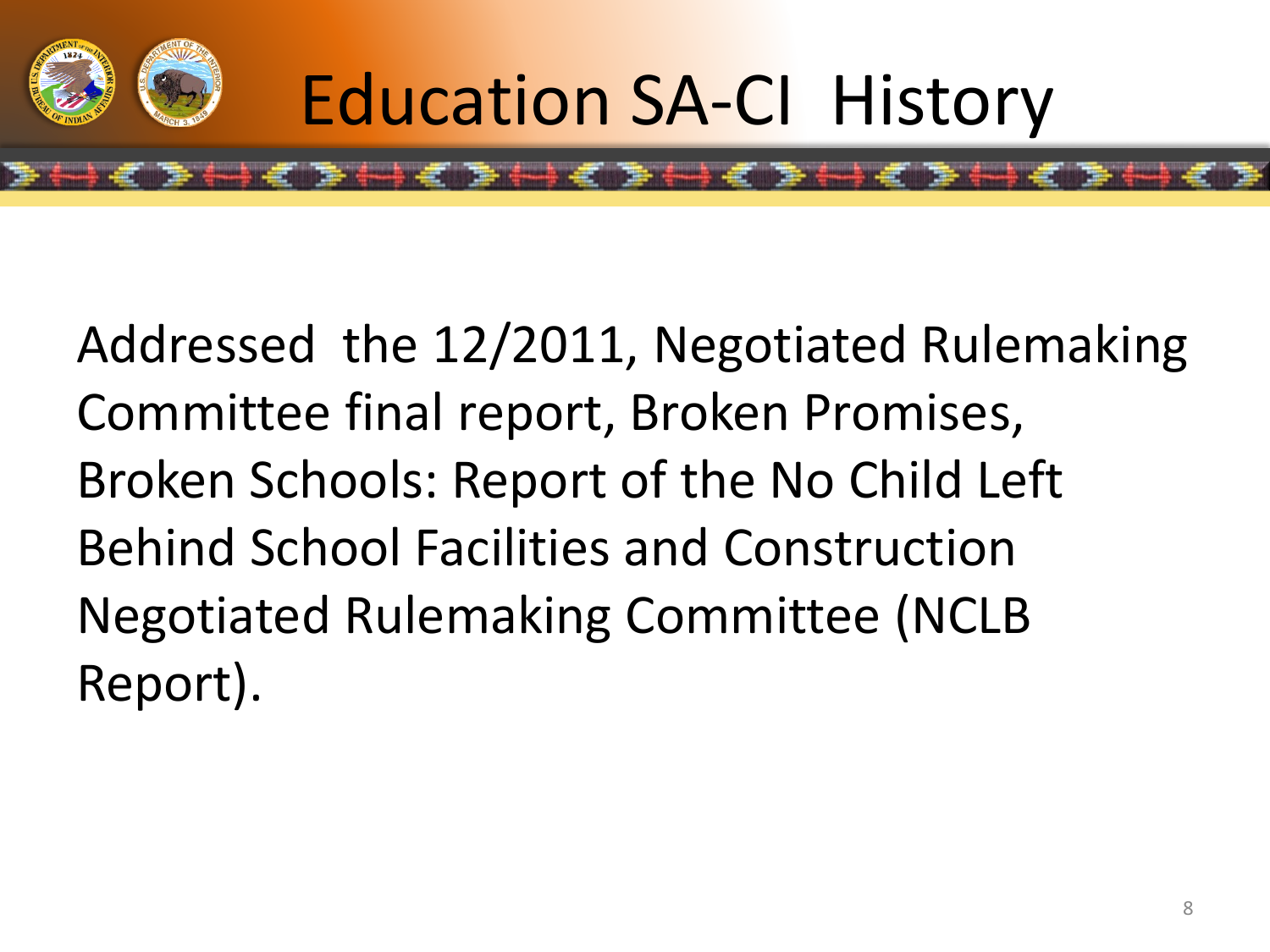

## **NCLB Recommendation**

#### "The New School Replacement and Renovation Program should allow for a mixture of replacement and renovation activities. Some schools can be modernized with a combination of new and renovated buildings and might not require a complete campus replacement."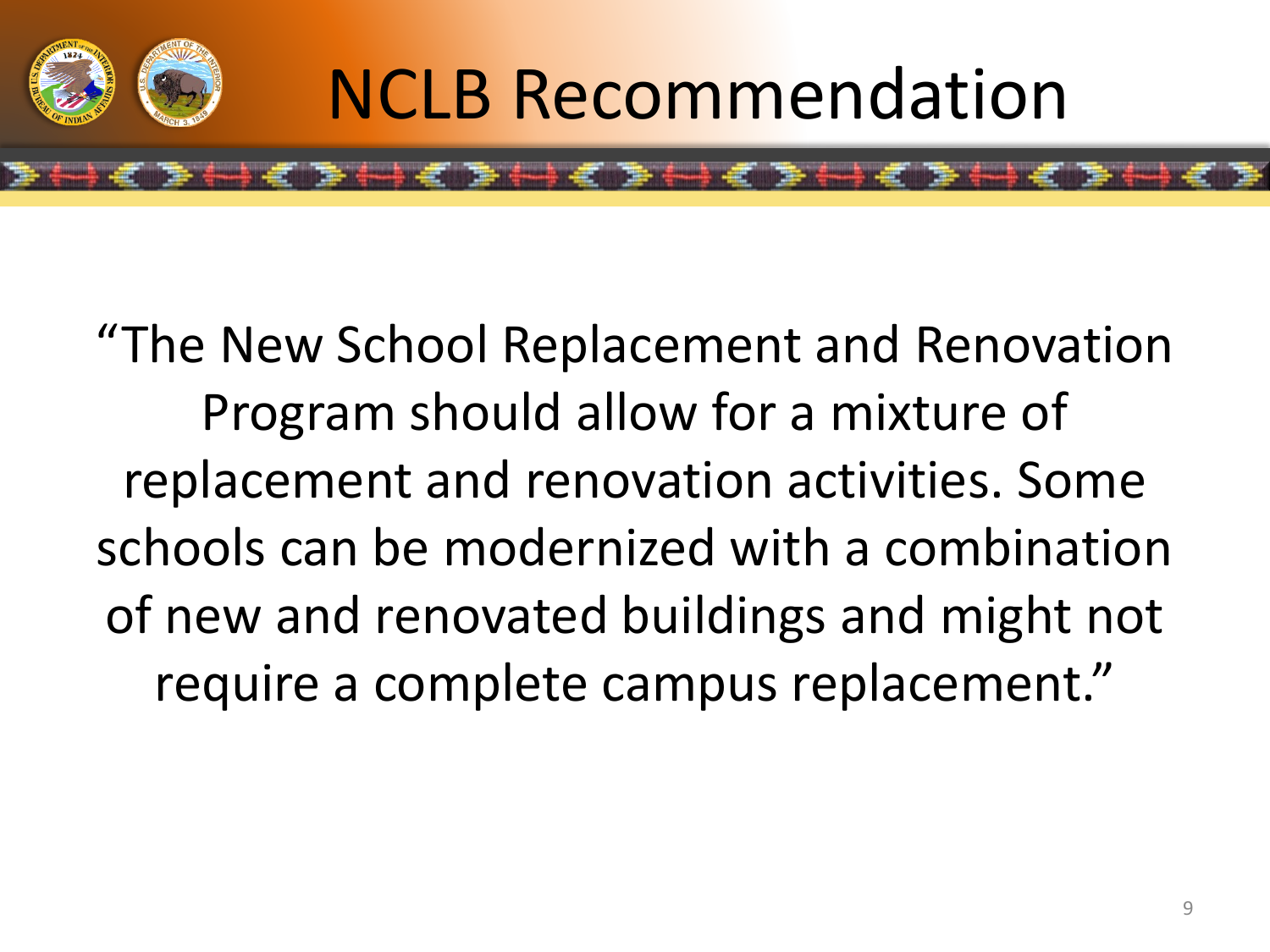

## NCLB Footnote

"Year by year, changes in the priority list may have been due to schools not being able to find suitable building sites during design, repairs made using funds from the FI&R and facilities replacement program that obviated the need for New School Replacement, or other individual reasons. However, the broad view in Indian Country was that the list changed as individual tribes with political connections were able to reorganize and prioritize the list according to their needs, rather than the needs of all Bureau-funded schools."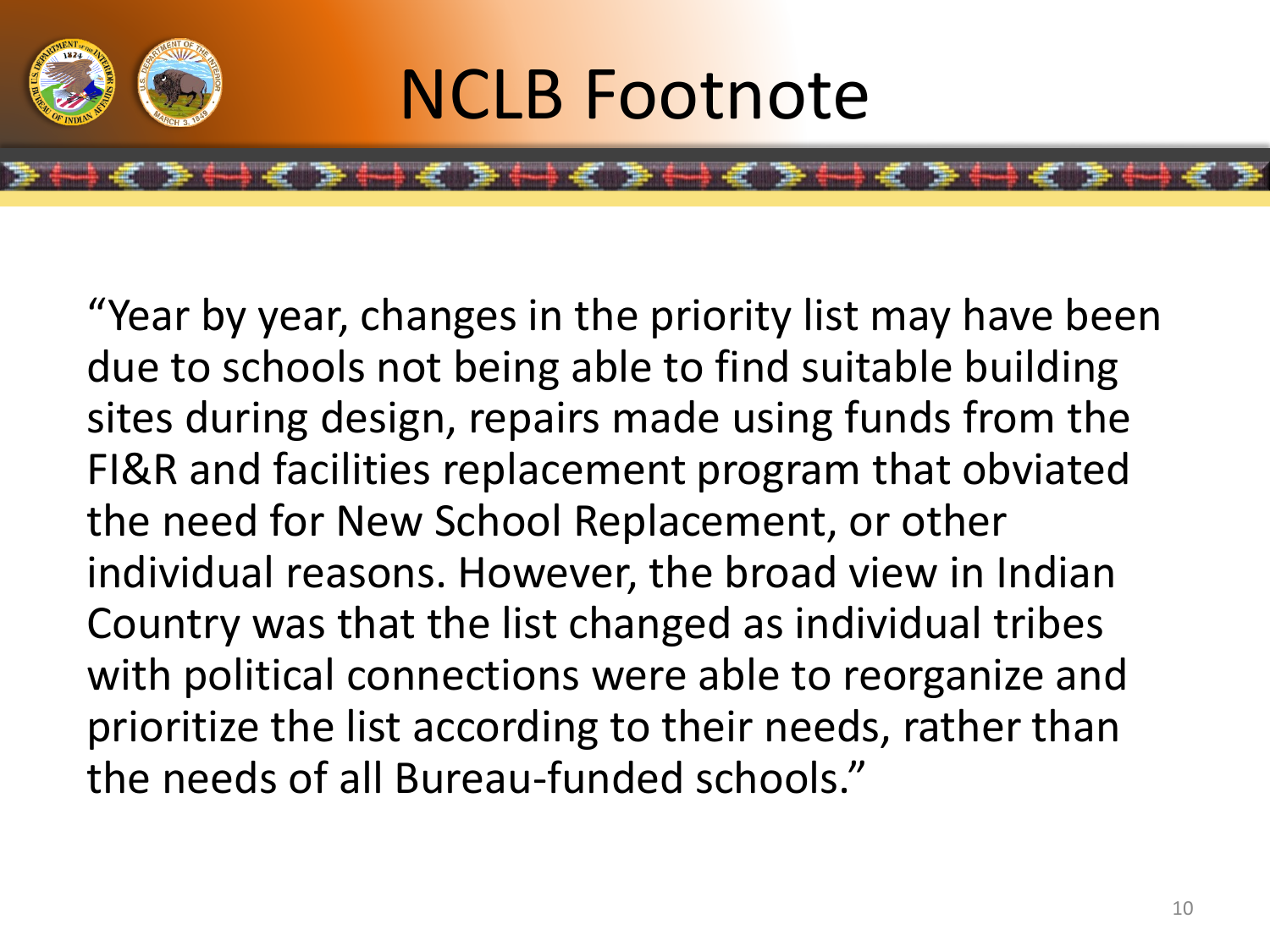

## Why SA-CI?

• The "NCLB process" was implemented for the first and only time in 2015.

- The process to identify eligible schools, review, score and rank those eligible schools took 10 months.
- IA developed the SA-CI Pilot as to avoid the mistakes for the past as stated in the Report.
- SA-CI Pilot provided for significant improvements in timing, transparency and collaboration beyond NCLB.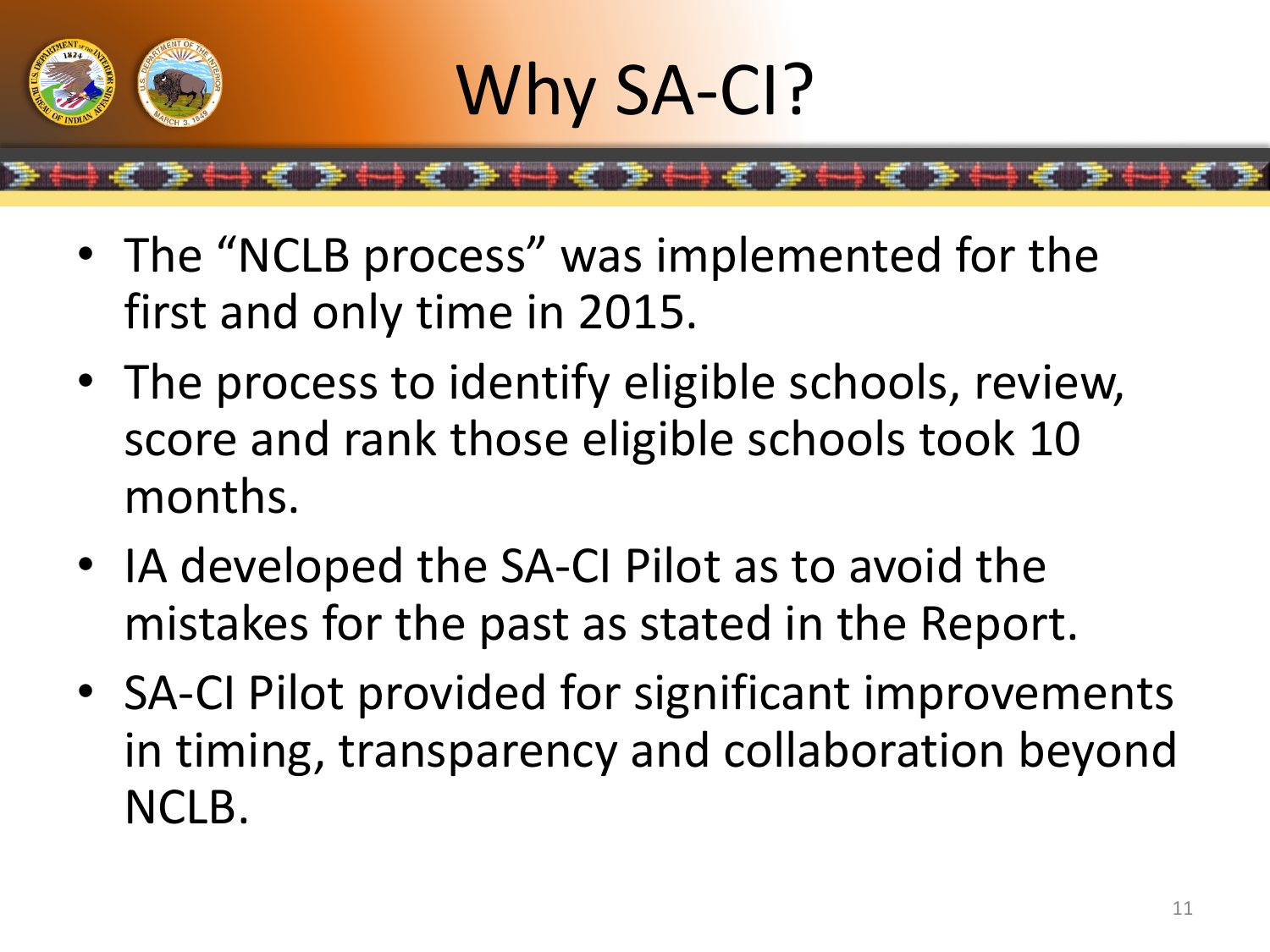

A collaborative and transparent process

- $\triangleright$  School notification and orientation;
- $\triangleright$  Comprehensive third-party technical site assessment;
- $\triangleright$  3-P report detailing the probable costs needed to bring the campus to a rating of 'Good'; and
- Collaborative initial Program of Requirements (POR) based on the updated IA Space Guidelines.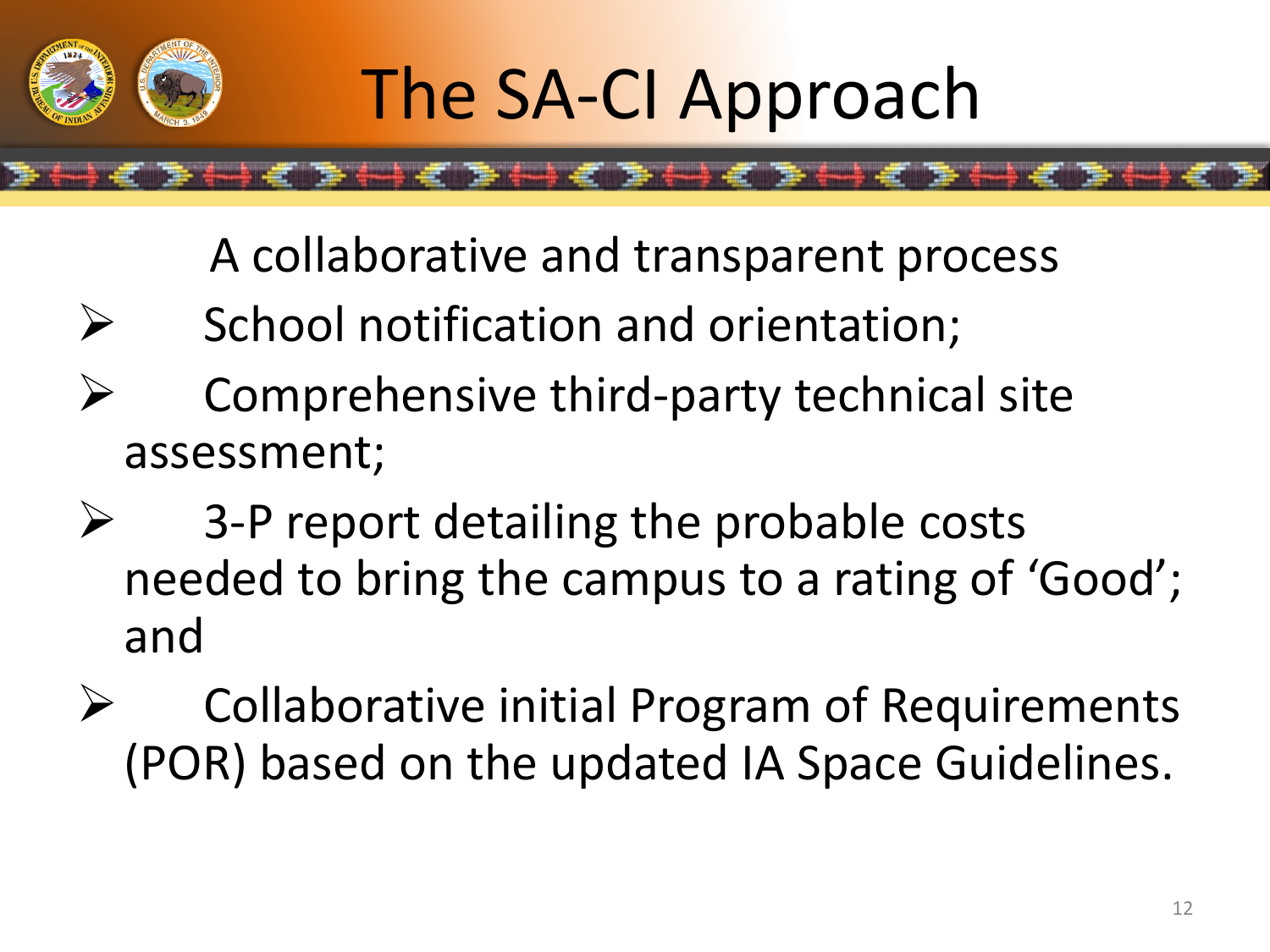

- The process received overwhelming support from Tribes, particularly those without the resources and capacity to compete.
- IA reduced the NCLB 10-month process to a one-month FY Q4 data-driven, prioritization process.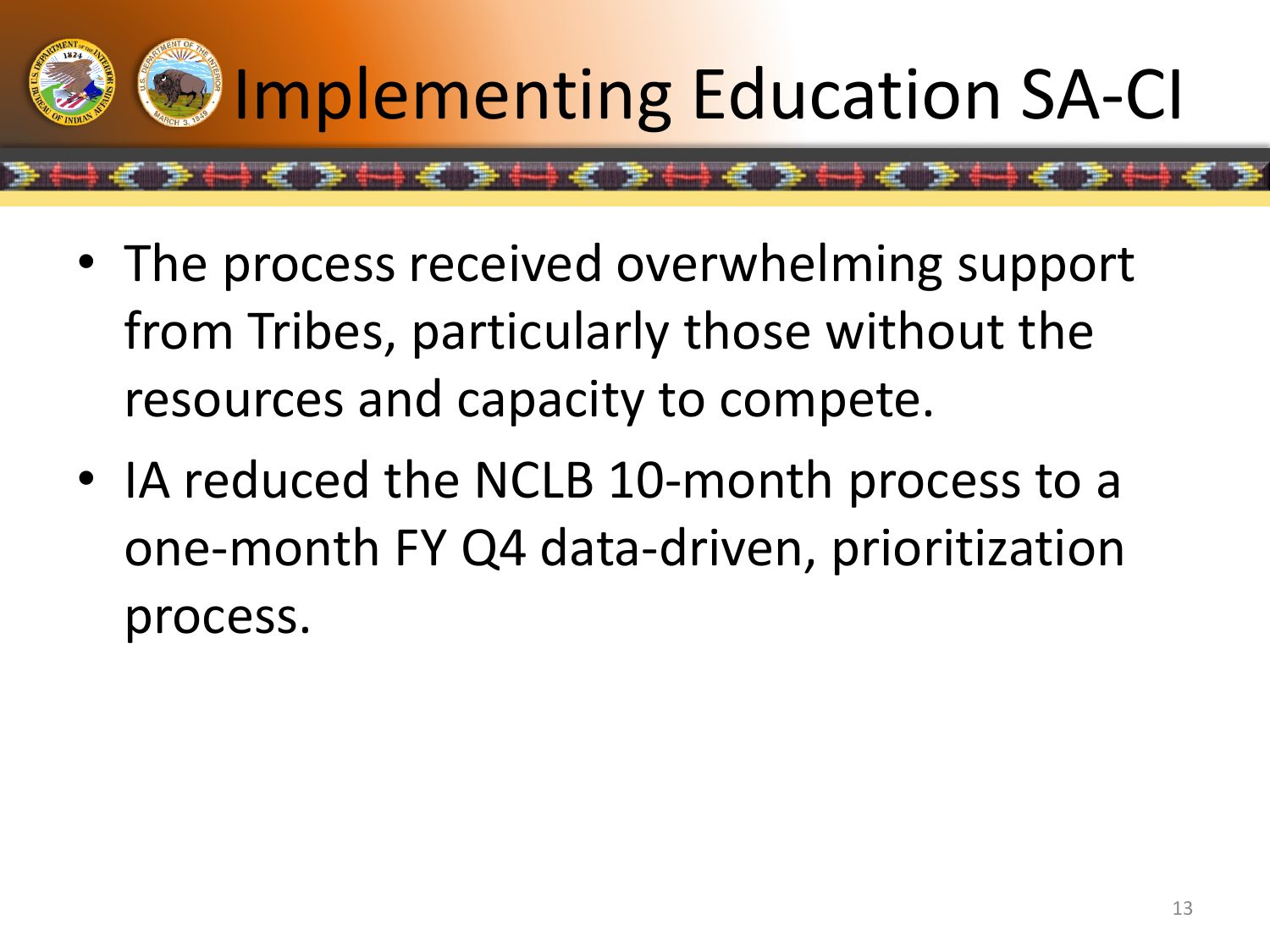

## Education SA<sup>T</sup>CI Pilot History

March of 2019, IA identified 10 schools eligible for a site assessment

**\*\*\*\*\*\*\*\*\*\*\*\*** 

- IA conducted the assessment involving IA, BIA, BIE, Tribal and School support
- Third-party contractor to conduct a comprehensive technical assessment of the schools building, grounds, and utility infrastructure and provide the technical report
- IA used the Report along with other available data and observations to make one of 4 recommendations:

1) Replace the School,

2) Replace/consolidate a limited number of buildings,

3) Initiate a major renovation and/or focused facilities improvement & repair (FI&R), or

4) Execute some combination of 2 & 3.

- 8 of 10 schools identified for the SA-CI FY 2019 Pilot completed the process in less than one year.
- IA Facilities Investment Review Board approved the recommendations.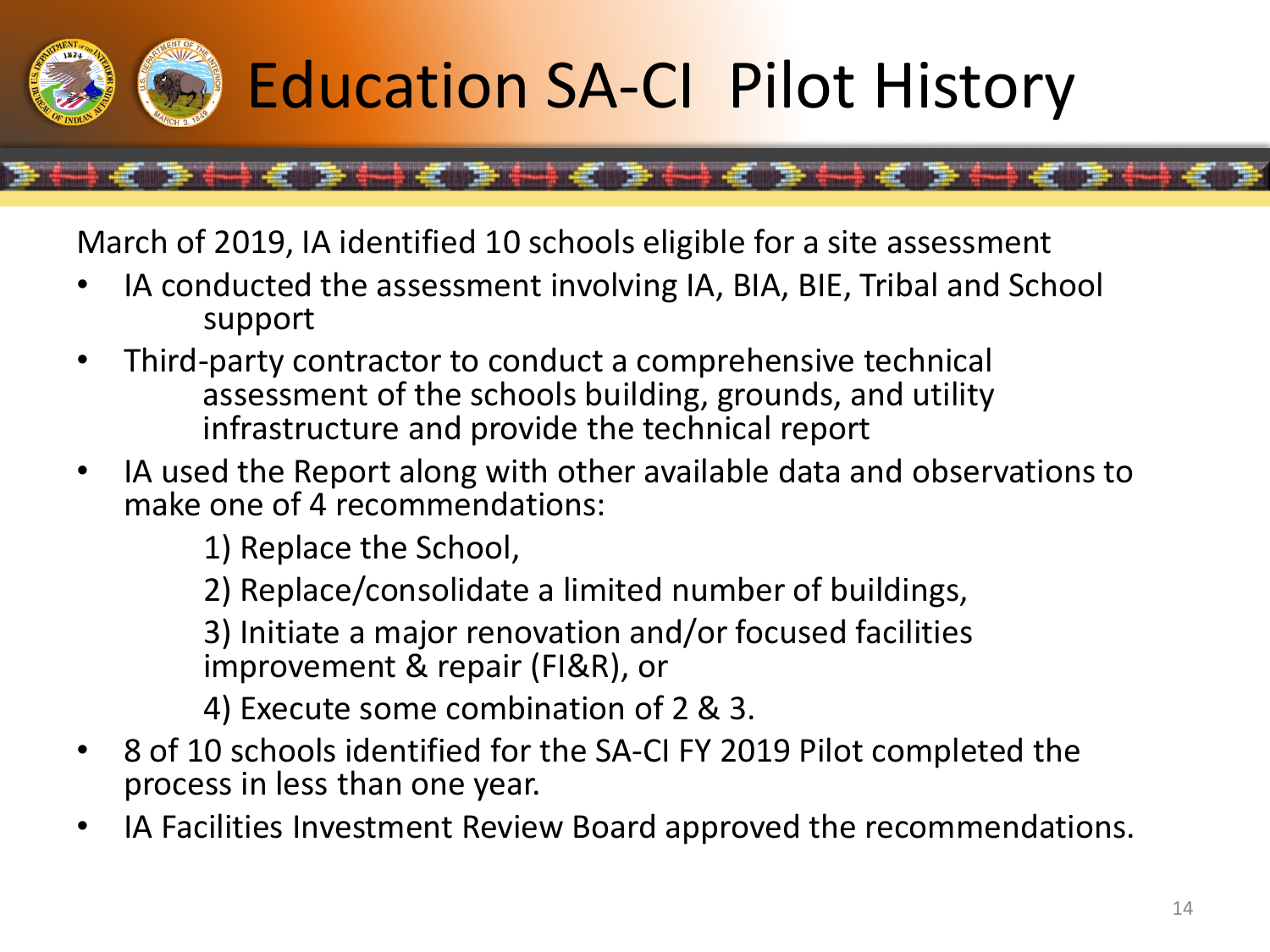

Q1 Each FY, IA to review facilities to determine which are eligible to be assessed using the following six criteria, in the order presented:

1. Facility has an FCI of 0.10 or greater (for those facilities which have data entered in Maximo).

Facility Condition Index (FCI) is calculated for an asset (building) by dividing the total deferred maintenance for the asset by the current replacement value (CRV) for the asset.  $FCI = Total DM / CRV$ .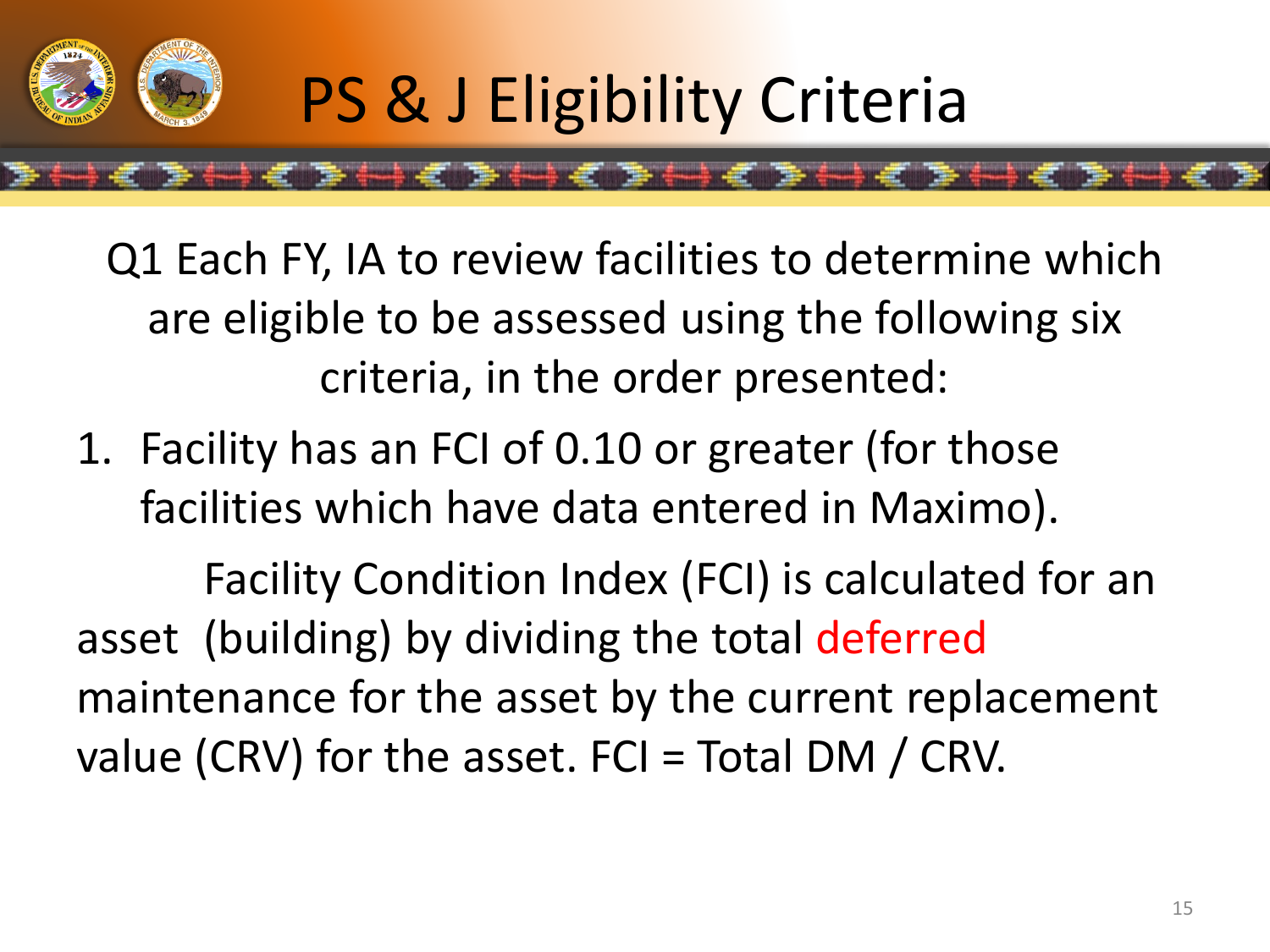

2. Current facility is 50 years old or older and does not meet space requirements as outlined in current edition of Justice/Detention Facilities Space Criteria, as published by Bureau of Indian Affairs, Office of Facilities Management and Construction.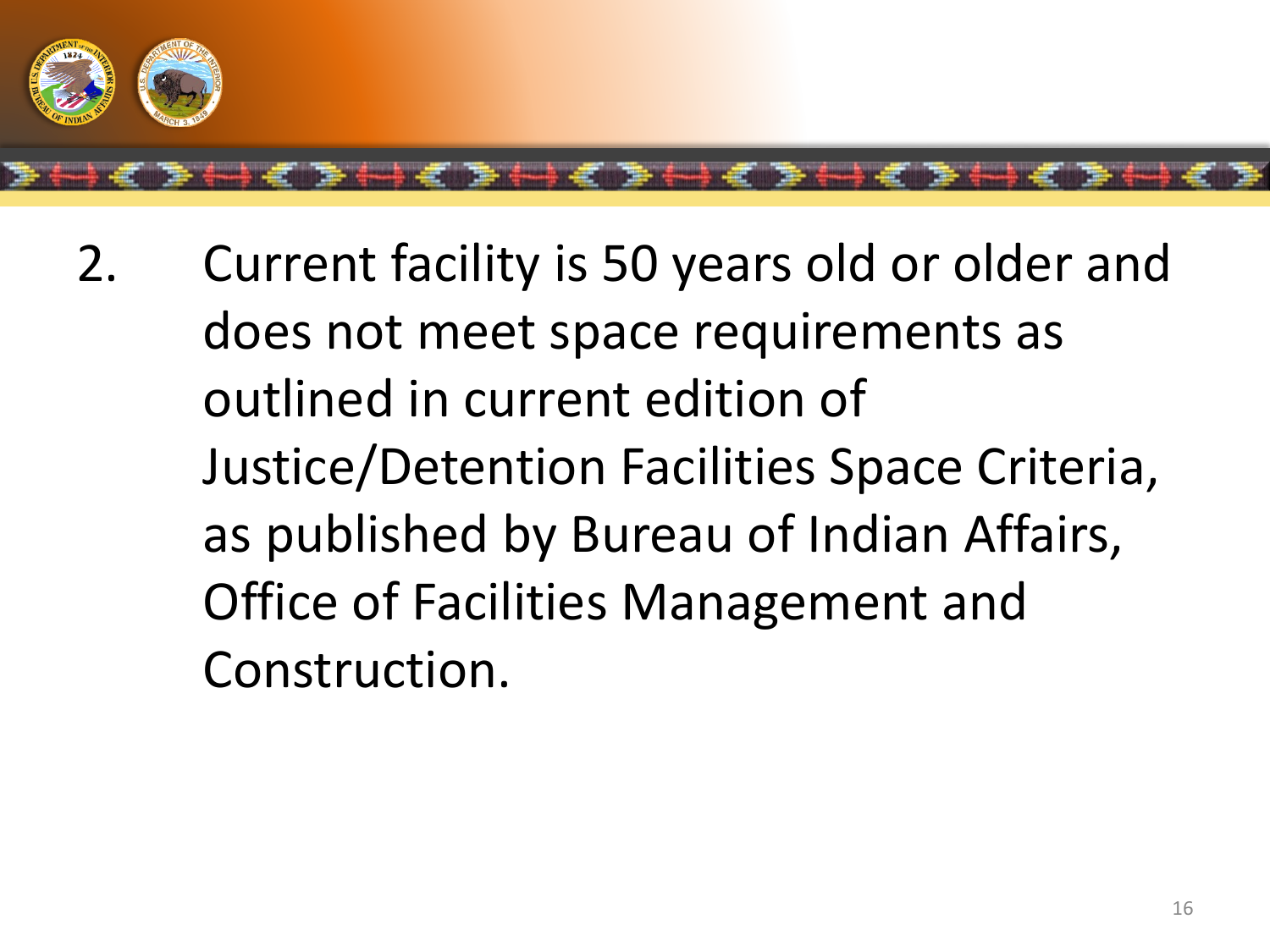

Eligibility Criteria cont.

- 3. Facility was recently closed due to either safety issues or natural disaster, which were not easily addressed.
- 4. Facility is an adaptive re-use/renovation of existing buildings, to address immediate need when converted.
- 5. Based on analysis of inmate population and number of admissions/intakes over the most recent five years data, facility is consistently at or over design capacity.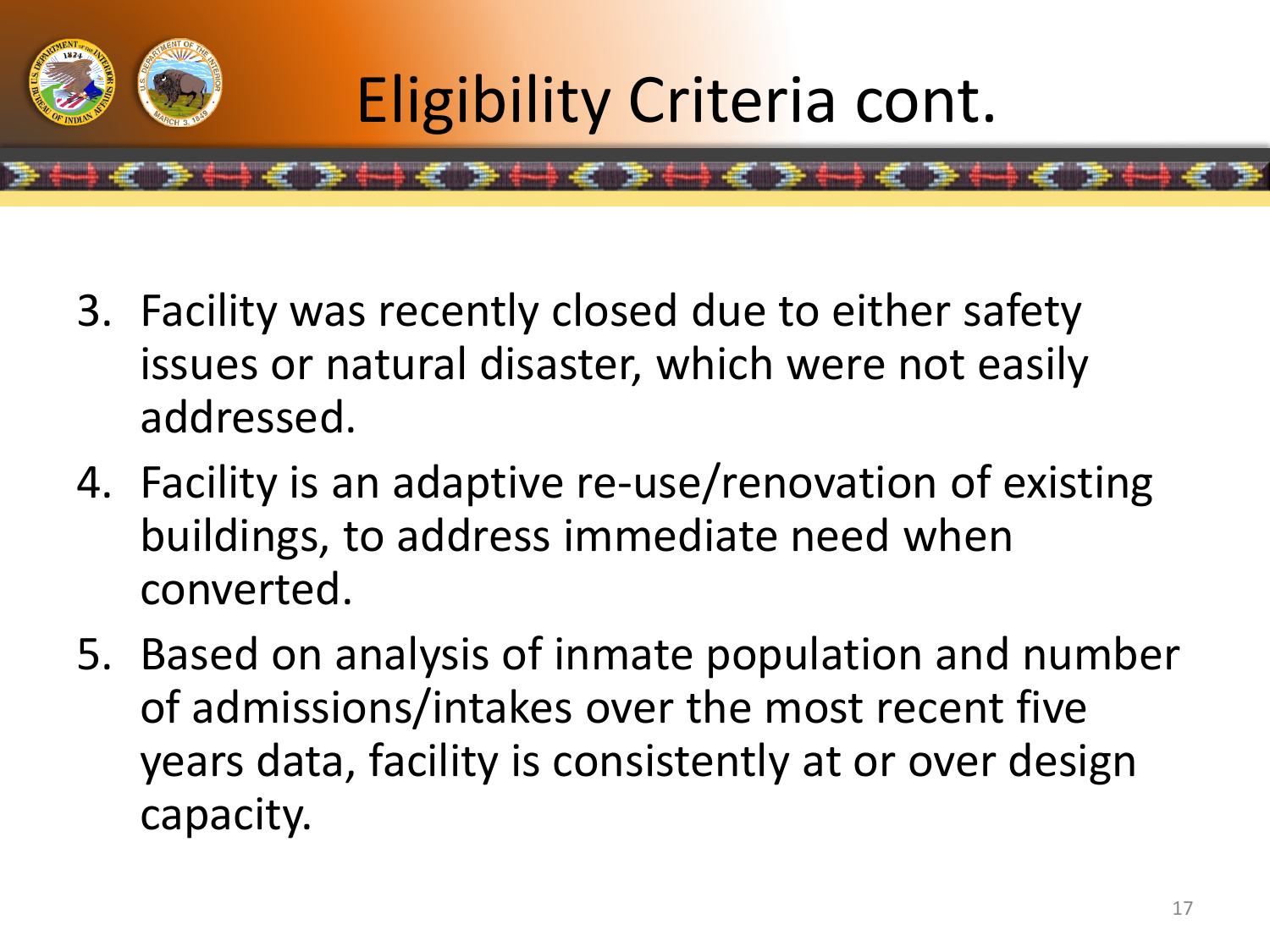

- 6. Lack of proximity to the following:
	- a. IHS healthcare facility
	- b. Other public healthcare facility

c. Tribal court facilities as established by each jurisdiction.

Are there other data driven criteria to consider?

Excluded from consideration of eligible facilities:

Facilities currently undergoing replacement or major renovation and those which would have already been selected for a site assessment.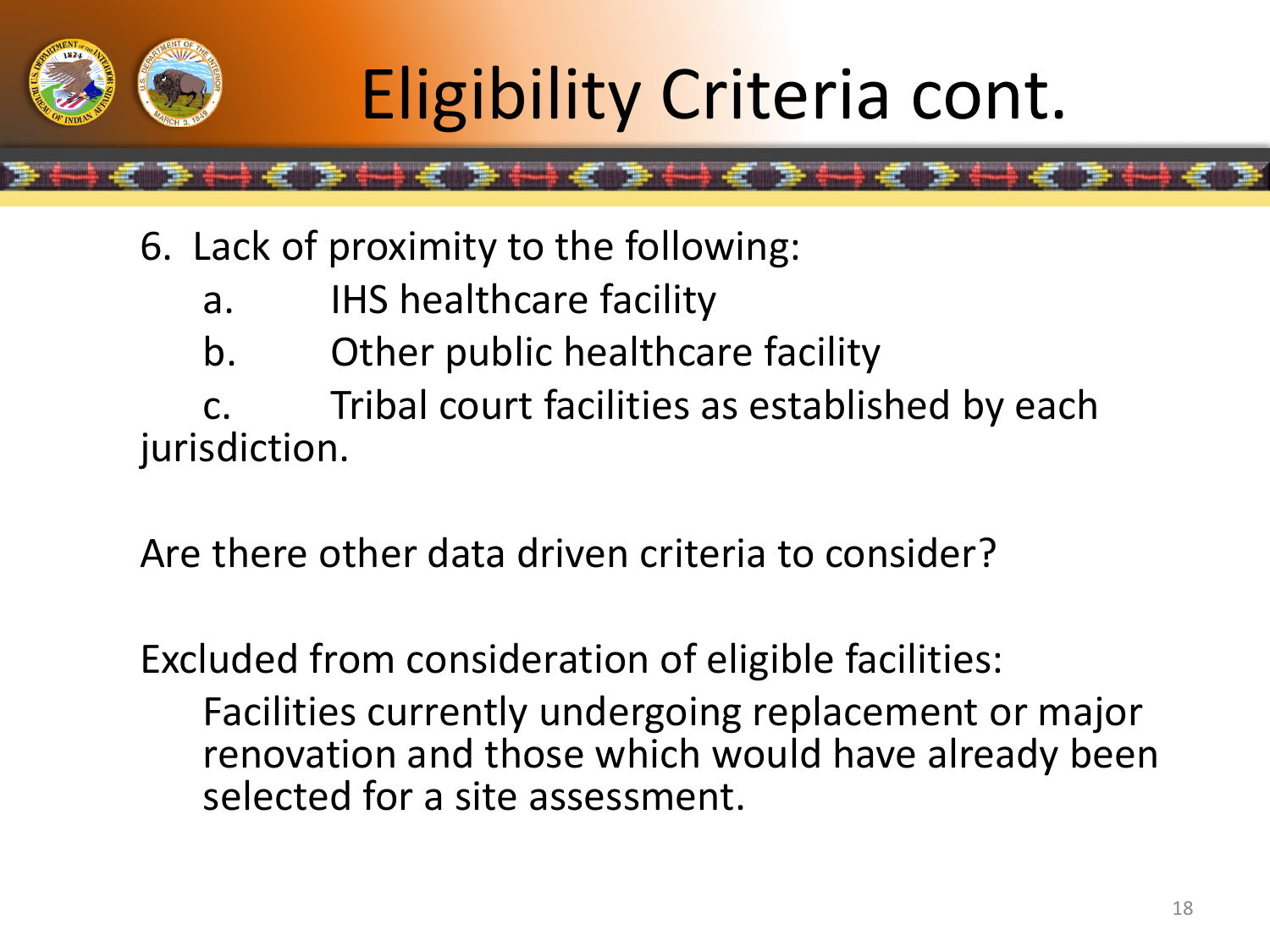

Each subsequent site assessment would include the following:

- Preliminary information for each site.
- Third party (contractor) technical assessments
- Coordinated on-site review of campus
- Assessment of employee housing conditions and needs.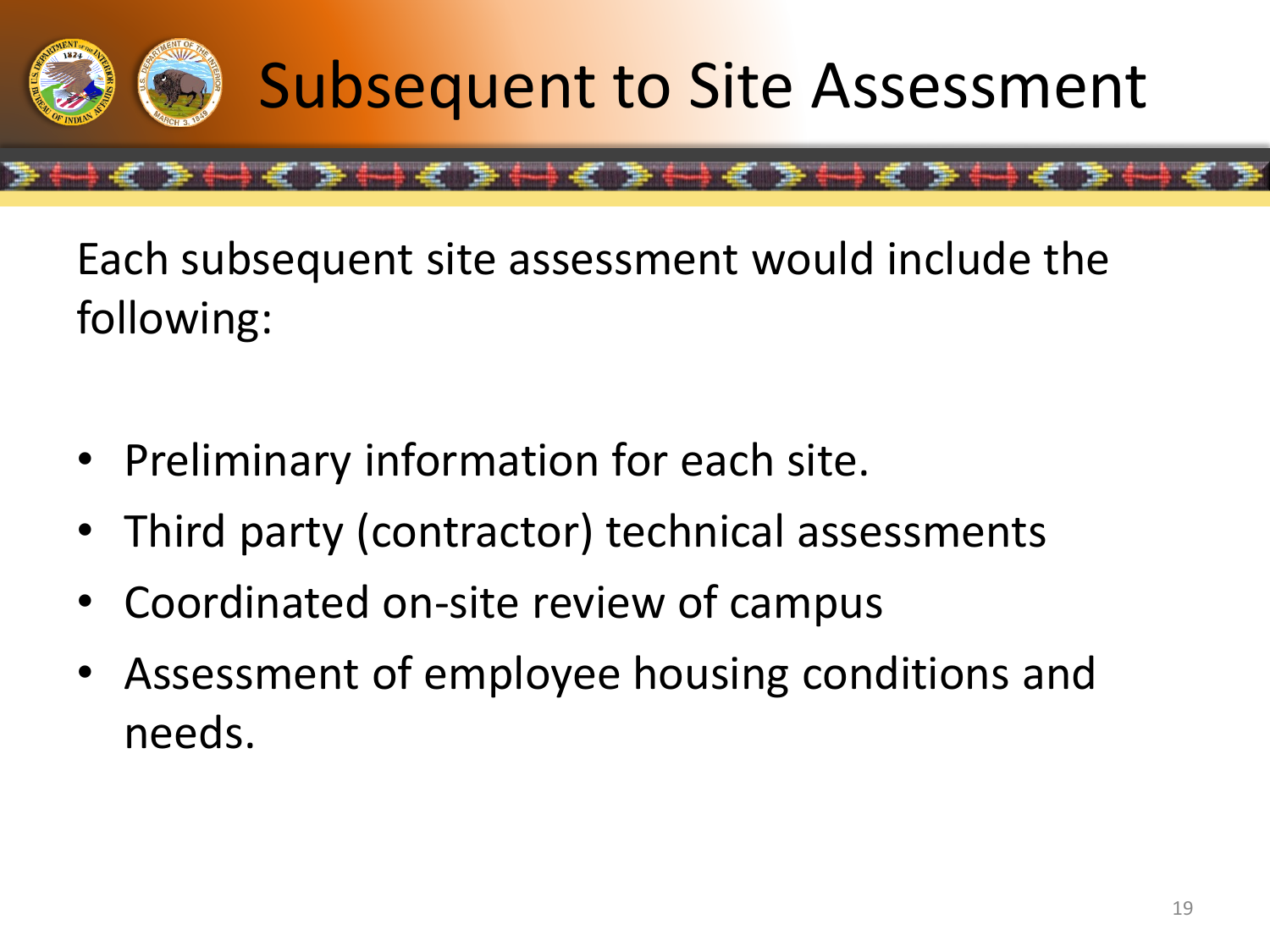

## Preliminary Information

- General: Age, FCI (if available) current use, gross square footage, existing DM work orders, current replacement value (CRV), site map, latest facility condition assessment (FCA)
- List of historic trends on number of detainees and average length of stay.
- Date constructed or renovated to become a PS&J facility.
- Any recent closures due to either safety issues, or damage sustained by the facility due to outside forces.
- Review of safety deficiencies.
- Travel distance to healthcare facilities (either IHS or public/private), as well as locations of tribal court facilities.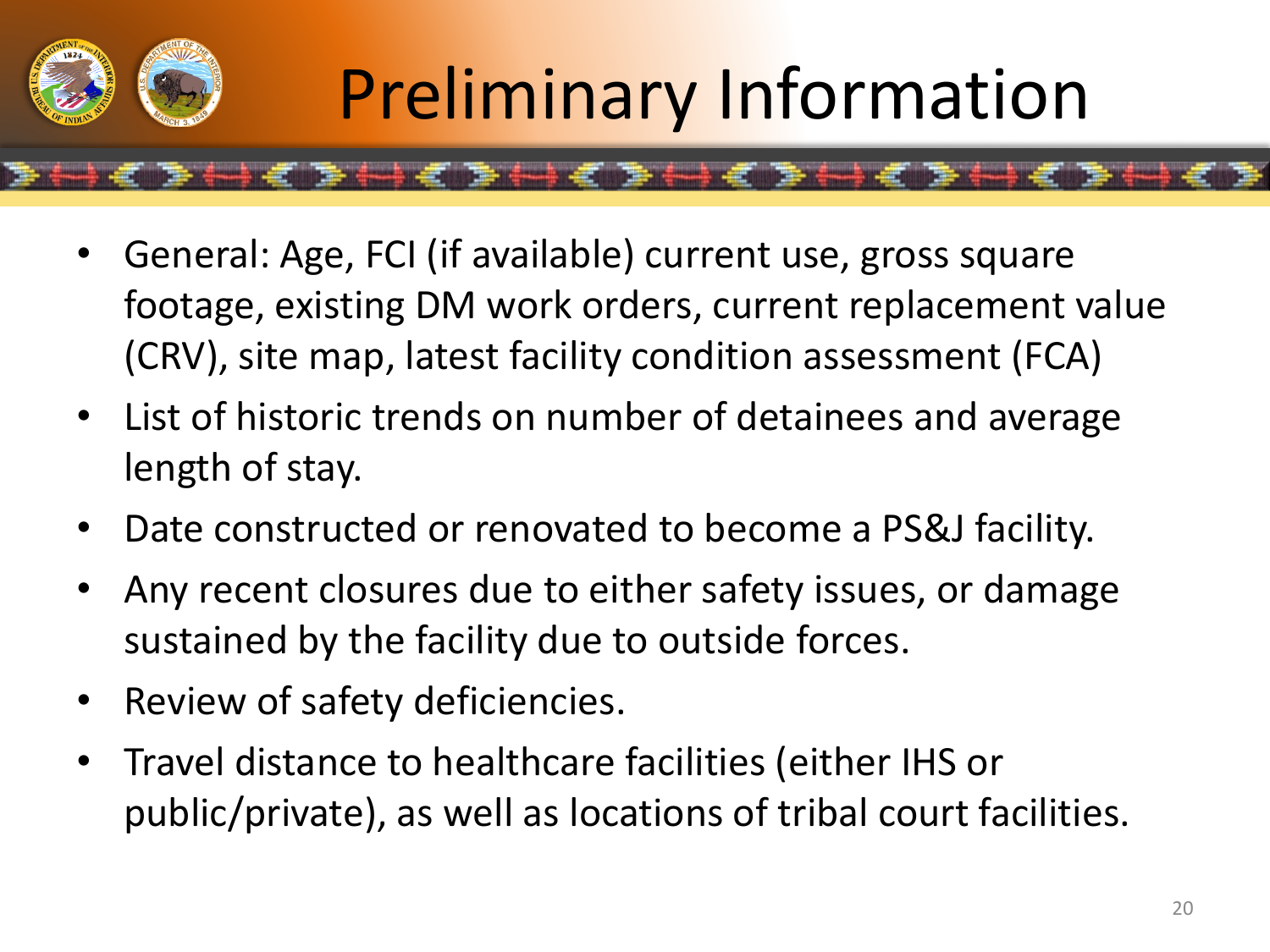# **D** Third Party Technical Assessments

- Areas to assess:
	- structural integrity, geotechnical survey, energy efficiency, areas for sustainability improvements, major systems condition and efficiencies, and over all site utility infrastructure condition and capacity.
- 3-P contractor to work closely with OJS to ensure specific issues unique to each facility are addressed.
- 3-P contractor to submit comprehensive report to DFMC for inclusion in the overall site assessment analysis; DFMC to provide copy to facility and Tribe.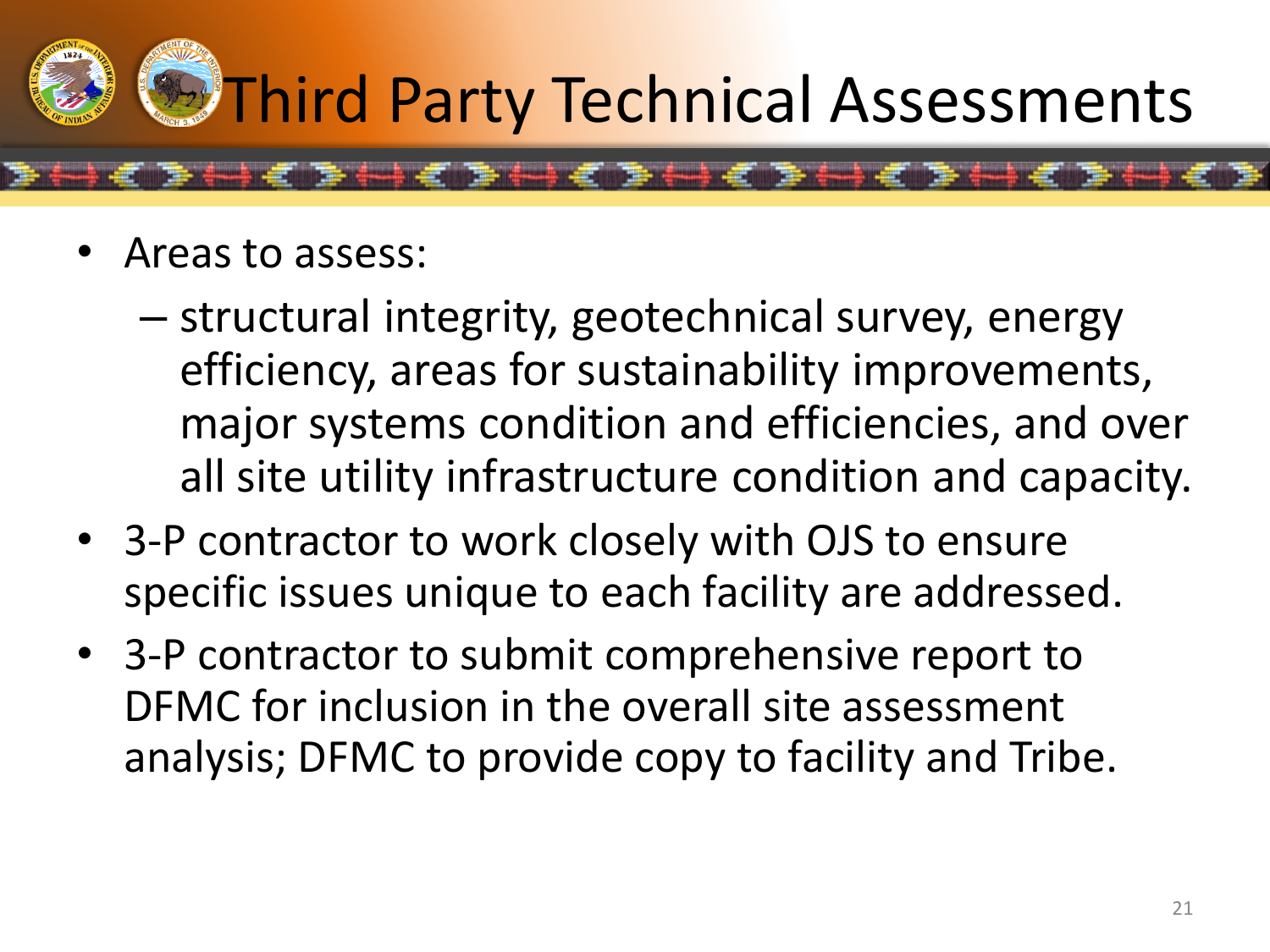

- IA, Tribe, facility representative.
- Validate the A-E report.
- Assess existing and future needs, capabilities, operational deficiencies, and technical requirements for a safe, secure facility.
- Identify other facility program requirements.
- Support final report and recommendations.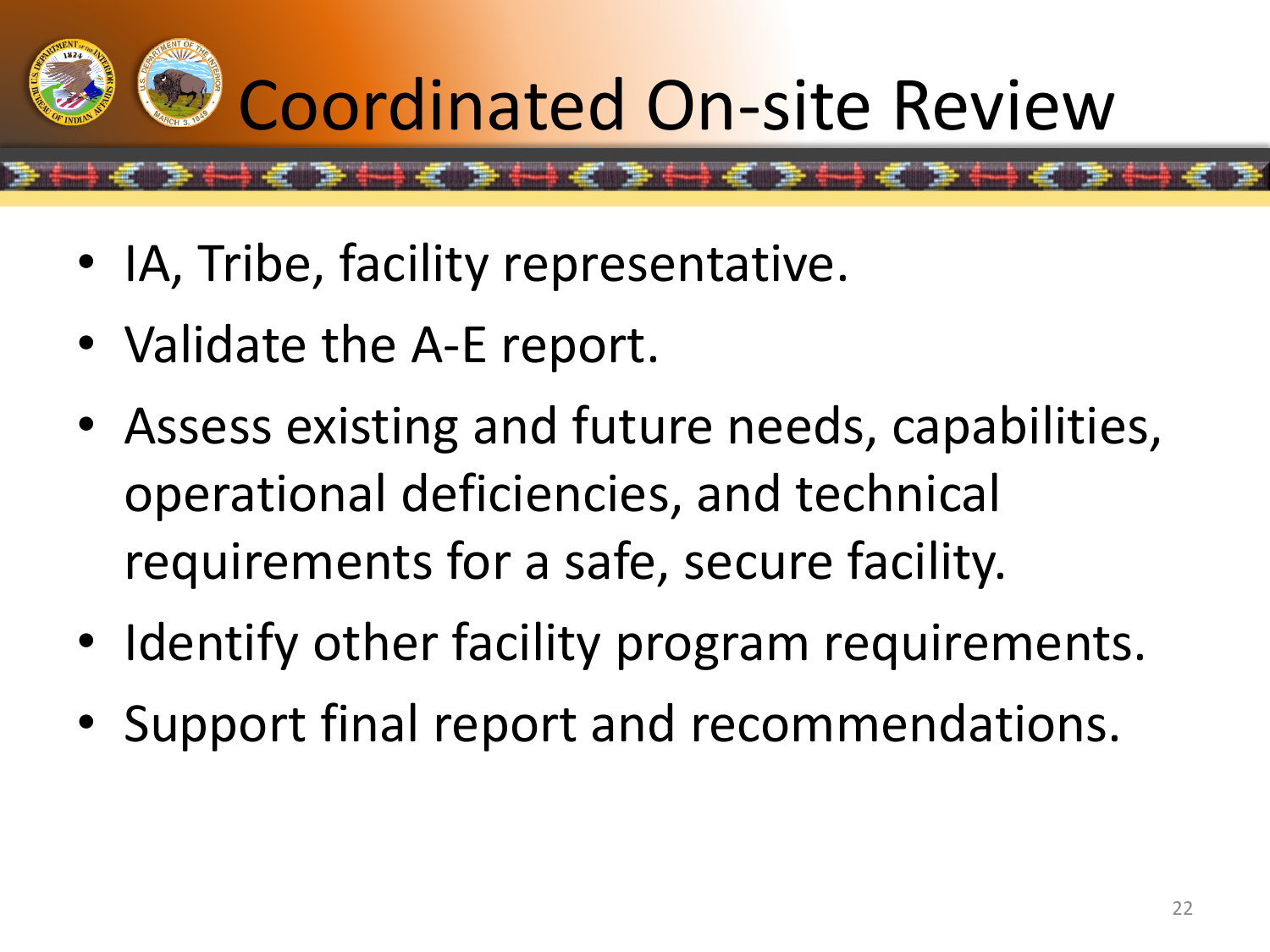

- IA to compile all available information and results of the onsite assessment (A-E report, coordinated on-site review, and other information) to develop a site project plan and justification with team participants.
- Site project plans result in one of four recommendations:
	- Replace the facility;
	- Replace/consolidate a limited number of buildings;
	- Initiate a major renovation and/or focused facilities improvement & repair (FI&R); or
	- Execute some combination of 2 & 3 above.
- Facilities Investment Review Board (FIRB) review/approval.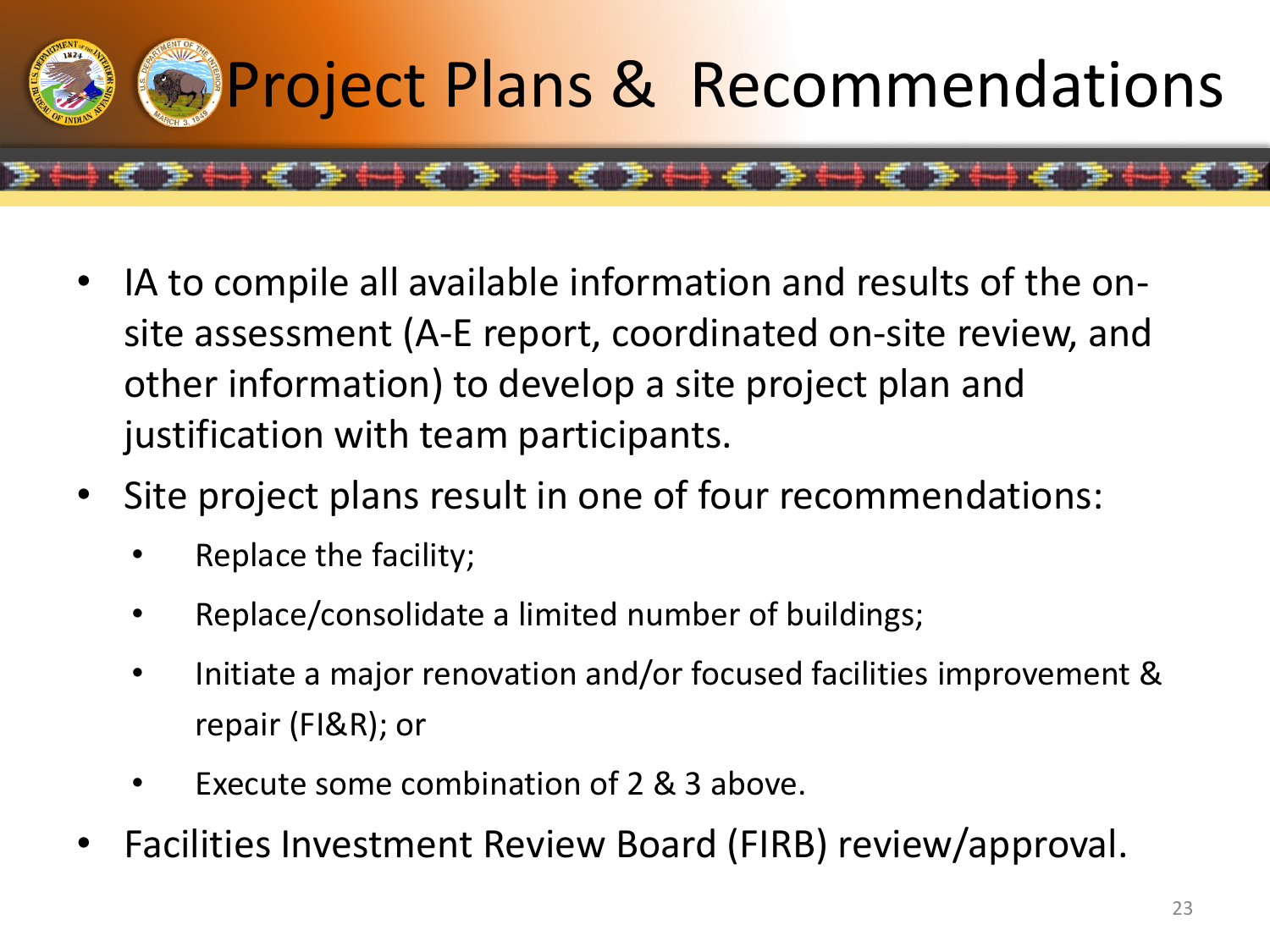

## Your Questions? Your Thoughts? Your Ideas?

[consultation@bia.gov](mailto:consultation@bia.gov)